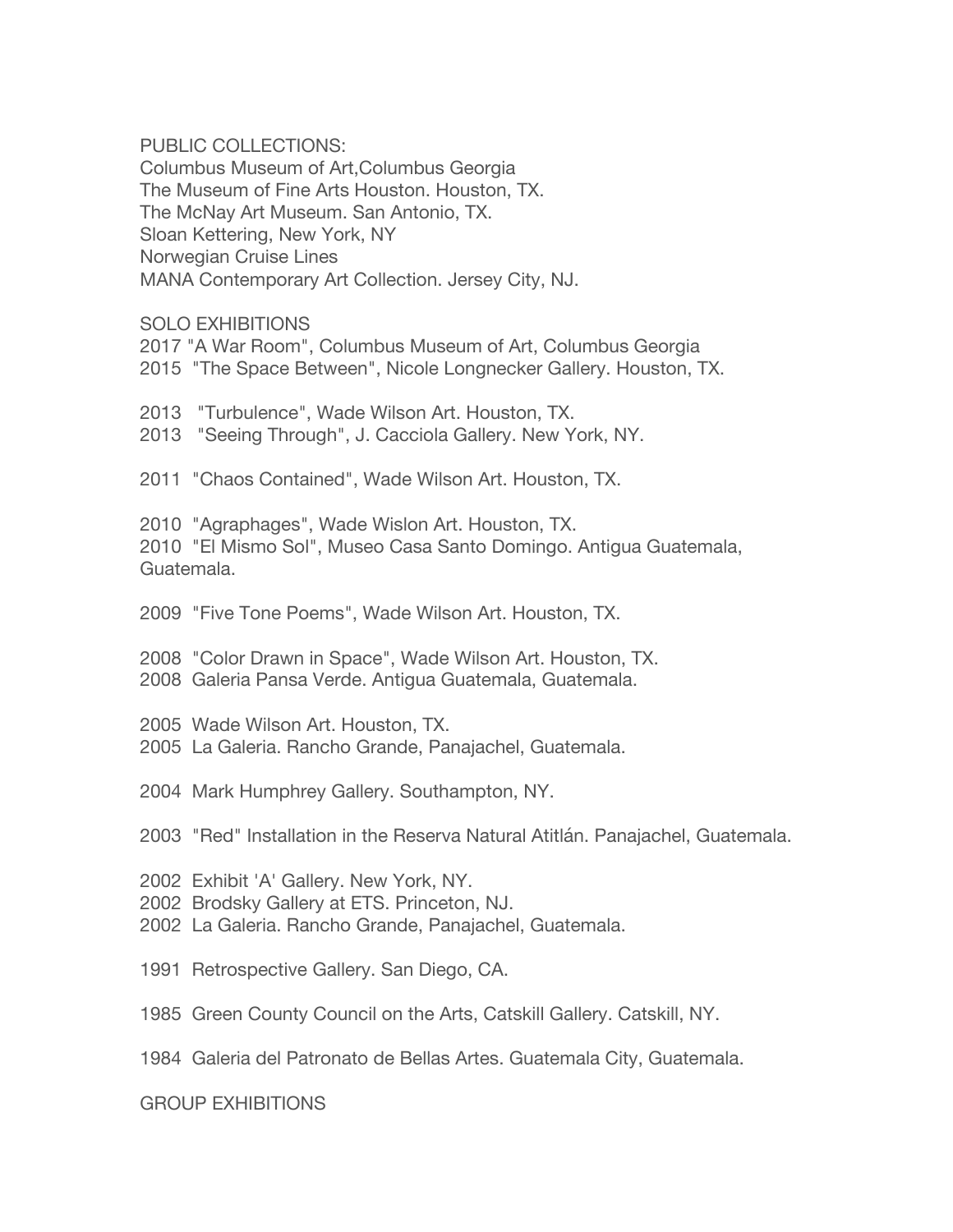2017 Everything Now, ZQART, Jersey City, NJ

2017 Encuentros, La Galeria, Panajachel, Guatemala

2015 Small Works Show, Flowers Gallery. New York, NY.

2015 "Bakken Boom", Plains Art Museum. Fargo, ND.

2015 "See In/Be Seen", MANA Contemporary. Jersey City, NJ.

2014 Holiday House. New York, NY.

2014 Wade Wilson Art. Santa Fe, NM

2014 Waterfall Mansion, Summer Art Festival. New York, NY.

2013 Chautauqua Institution Annual. Curated by Janne Siren, director of Albright Knox Art Gallery. New York, NY.

2013 "Outside The Lines" 65th Anniversary Exhibit, Contemporary Art Museum of Houston. Curated by Bill Arning, director of CAMH. Houston, TX.

2012 City Without Walls. Newark, NJ.

2012 Houston Fine Arts Fair juried Exhibit, Neiman Marcus. Houston, TX.

2011 Galerie Katharina Krohn. Basel, Switzerland.

2011 "Plastic is the New Paper", Museum of Fine Arts Houston. Houston, TX.

2010 "Neither Model nor Muse", McNay Museum of Art. San Antonio, TX. 2010 J. Cacciola Gallery. New York, NY.

2009 "Drawing/Not Drawing", J. Cacciola Gallery. New York, NY. 2009 32nd Small Works Show, Washington Square, East Galleries of NYU. New York, NY.

2007 Wade Wilson Art. Houston, TX.

2007 H. Paxton Moore Fine Arts Gallery. Dallas, TX.

2006 "Color- Drawing and Painting", 2 person exhibit with Joseph Marioni, Wade Wilson Art. Houston, TX.

2006 Annual Metro Show by CWW Gallery. Newark, NJ.

2006 La Galeria. Rancho Grande, Panajachel, Guatemala.

2006 Galerie Katharina Krohn. Basel, Switzerland

2005 Catch 22 Gallery. St. Augustine, FL.

2005 Apex Gallery. Asbury Park, NJ.

2005 Rochford and Messick. Santa Fe, NM.

2005 Charlotte Jackson Fine Art. Santa Fe, NM.

2004 Eugene Binder Gallery. Marfa, TX.

2004 Museu Nacional de Arte Contemporanea. Guatemala City, Guatemala.

2004 Sol del Rio. Guatemala City, Guatemala.